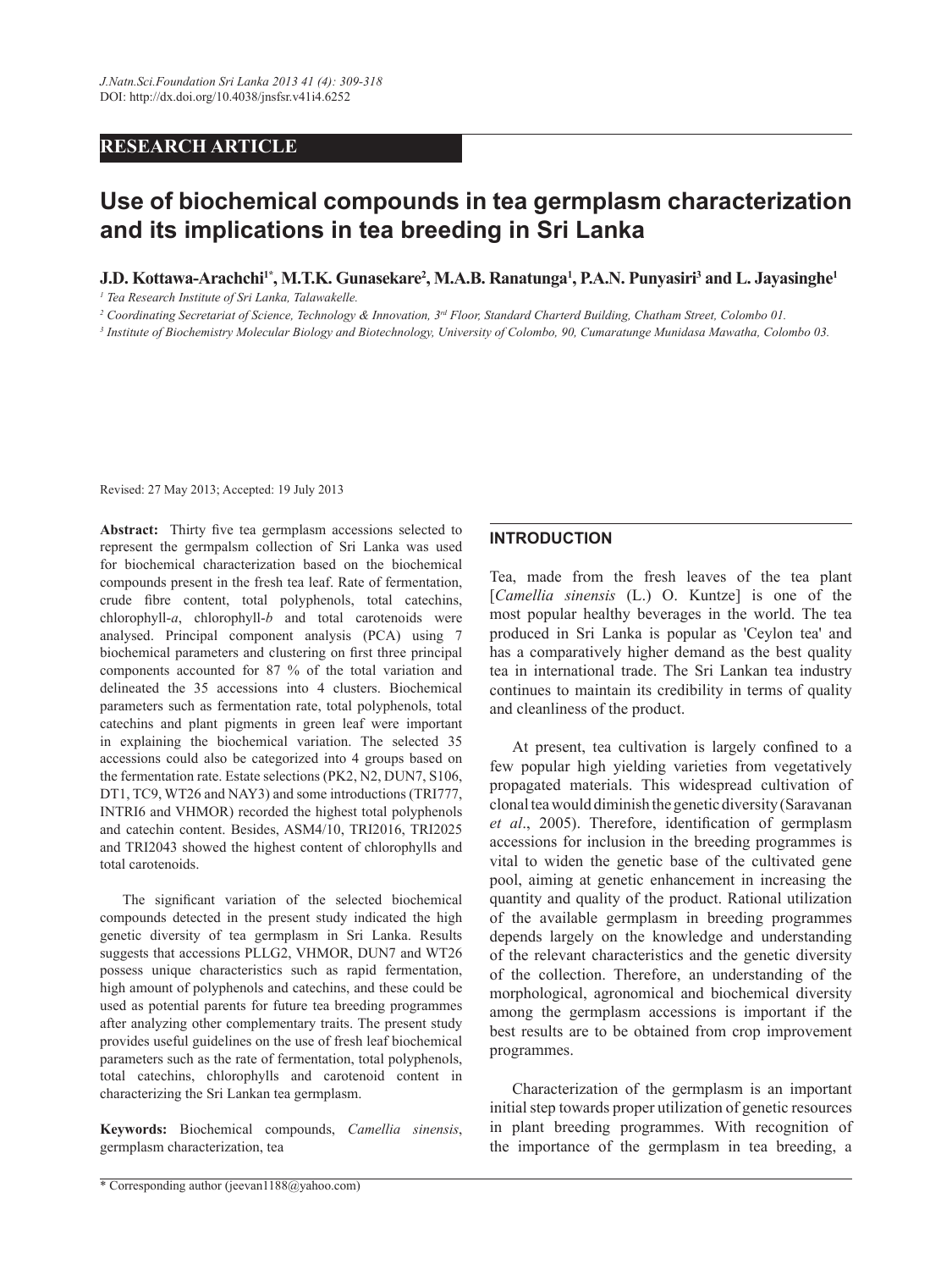systematic conservation programme was initiated by the Tea Research Institute of Sri Lanka (TRI) in 1986 with 310 accessions. Although about 600 germplasm accessions are being maintained in the field gene bank at the TRI at present, these accessions have not been adequately characterized using biochemical, agronomic and molecular basis (Ranatunga & Gunasekare, 2008). Hence, the tea crop improvement programme is being practiced on a narrow genetic base (Singh *et al*., 2003).

A comprehensive morphological characterization of 203 germplasm accessions was done by Piyasundara *et al*. (2008), using six quantitative and fourteen qualitative morphological descriptors. However, no attempts have been made in systematic characterization of tea germplasm using biochemical parameters of Sri Lankan tea genetic resources. On the contrary, some other tea producing countries such as China, Japan, India and Kenya have used biochemical constituents like total catechins and their fractions, total polyphenols, chlorophylls, carotenoids and caffeine in the fresh leaf as discriminative markers for characterizing their tea germplasms to evaluate diversity and genetic potential warehoused in the germplasm (Magoma *et al*., 2003; Chen & Zhou, 2005; Lopez *et al*., 2005; Saravanan *et al*., 2005; Gulati *et al*., 2009; Sabhapondit *et al*., 2012).

Previous studies conducted at the Tea Research Institute of Sri Lanka reported a considerable variation in biochemical constituents such as total polyphenol content and total amino acids (Wickremasinghe *et al*., 1966; Kottawa-Arachchi *et al*., 2012), the composition of major fatty acids (Liyanage *et al*., 1988), individual catechin content (Herath *et al*., 1993), and theaflavins (TF) composition (Roberts & Fernando, 1981) present in the fresh leaf as well as in processed tea. However, these studies were confined only to a few tea cultivars. Many chemical constituents, which are responsible for exerting the quality characteristics have not been studied in detail using a range of germplasm accessions to identify desirable genotypes for the tea breeding programme in Sri Lanka.

The present study is the first attempt to characterize Sri Lankan tea germplasm based on biochemical descriptors according to the guidelines of the International Plant Genetic Resource Institute (IPGRI), using a representative sample of the germplasm collection. Thus, the objective of the present study was to discover the variation of main biochemical compounds of Sri Lankan tea genetic resources in order to effectively use them for the breeding programme and to identify discriminating biochemical parameters to characterize tea germplasm.

# **METHODS AND MATERIALS**

## **Plant materials and experimental location**

Thirty five germplasm accessions including the TRI series, estate selections and introductions from other countries were selected to represent the collection based on their previously collected information on the origin/ parentage, attributes such as yield, made tea quality and sensitivity to biotic stresses, from the *ex* - *situ* field gene bank at the TRI, Talawakelle (latitude  $6^{\circ}$  54'N, longitude  $80^{\circ}$  42'E). The average annual rainfall of the area is about 2500 mm with an annual average minimum and maximum temperatures of 14.2  $\degree$ C and 22.8  $\degree$ C, respectively. Average elevation is 1394 m above sea level. The plants were of the same age and have been maintained under similar growth conditions following TRI recommendations.

#### **Fermentation of tea accessions**

The fermentation rate of the 35 tea accessions was studied by carrying out the chloroform test described by Sanderson (1963) and modified by Samaraweera and Ranaweera (1988). The tests were carried out in a glass tank fitted with a lid. A swab of cotton wool soaked with chloroform was placed at the bottom of the glass tank. Second leaf of the tea shoot was hung on a wire and placed horizontally so that the leaves were nearly equidistant from the soaked wool. Fermentation was considered to be complete when the leaf turned into a brown colour and the time was recorded. The experiment was repeated six times.

## **Determination of crude fibre content**

Fifty grams of shoots (two leaves and an active bud) were separately harvested from 35 accessions and oven dried (103 °C) for a constant weight. Crude fibre content of dried tea samples were determined and expressed as a percentage of the mass of the sample on a dry basis according to the ISO standards (ISO - 15598). The experiment was repeated twice.

## **Preparation of the tea stock extraction for biochemical analysis**

Fifty grams of shoots (two leaves and an active bud) from each of the accessions were harvested and subjected to freeze drying (LABCONCO-FREEZONE® 4.5) under vacuume condition. The freeze dried leaves were ground and stored in triple aluminium bags. Freeze dried fresh leaf samples were used for extracting tea infusion and 0.20 g of freeze dried tea was extracted in 70 % methanol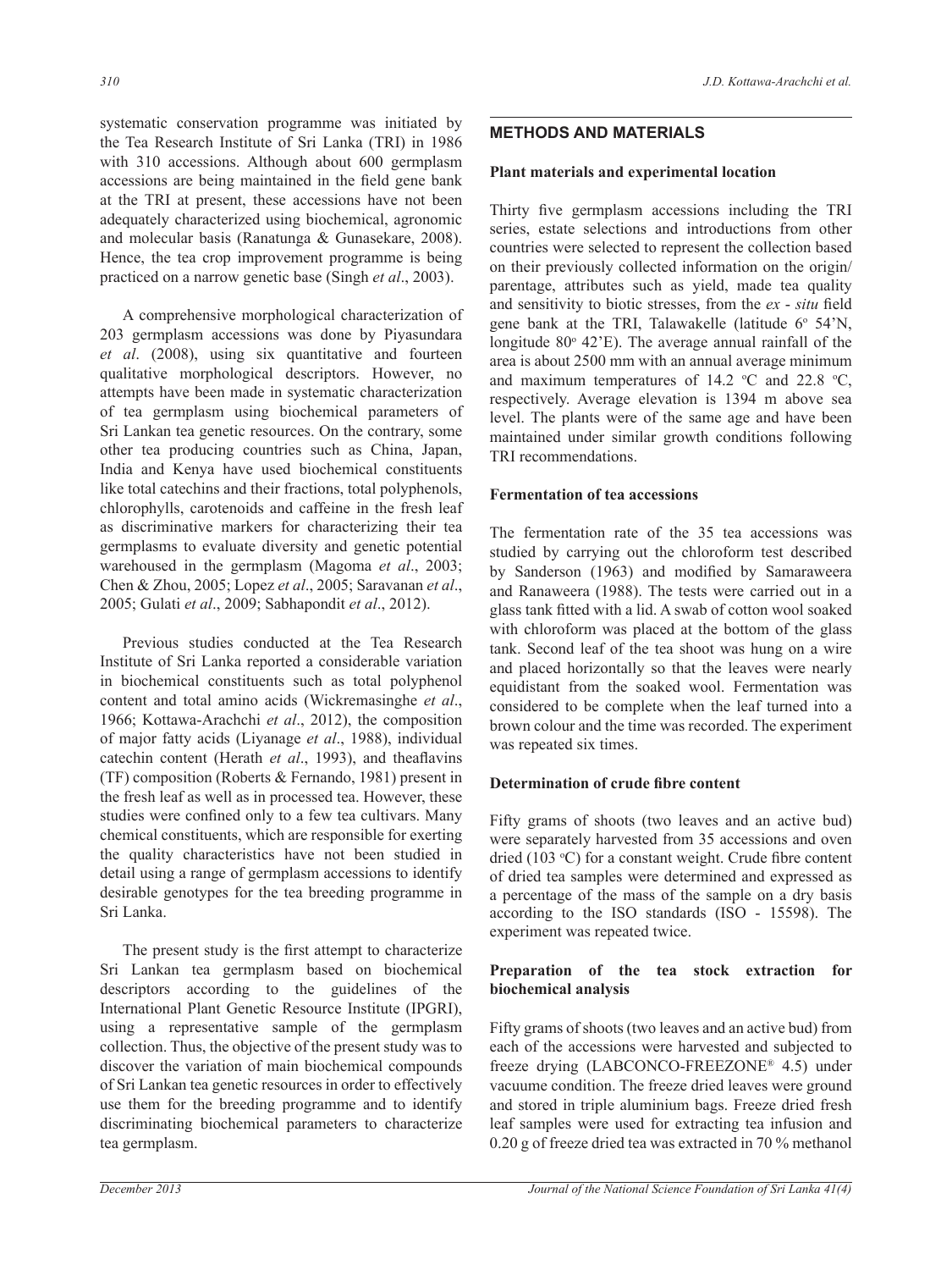and used as a stock extraction for all analysis as indicated below. Each analysis stated below was repeated twice.

## **Determination of total polyphenols and total catechins in green leaf samples**

The total polyphenol content in tea extracts from green leaves was determined by measuring the absorbance (at 765 nm) of the colour developed with Folin-Ciocalteu phenol reagent in alkaline medium (ISO 14502-1) using UV-VIS spectrophotometer (CARY 510 Bio). Total catechin content in the tea extracts was determined by measuring the absorbance at 500 nm using UV-VIS spectrophotometer by the reaction with vanillin (Swain & Hillis, 1959).

#### **Spectrophotometric measurement of Chlorophyll** *a, b*  **and total carotenoids**

Five grams of fresh leaf material (two leaves and a bud) was macerated for 3 min with 40 mL of 80 % acetone. The homogenate was filtered and made to 50 mL by adding 80 % acetone. After mixing thoroughly, 5 ml of the filtrate was transferred to a volumetric flask and the volume was increased up to 50 ml with 80 % acetone. The absorbance was read on UV spectrophotometer. Maximum absorbance of chlorophyll *a*, chlorophyll *b*, and total carotenoids, were recorded at 663 nm, 646 nm and 470 nm, respectively. The amount of plant pigments present in the samples were calculated according to the formula of Lichtenthaler and Wellburn (1983). All values were expressed after dry matter correction of the green leaves (loss in mass at  $103 \text{ °C}$ ).

## **Statistical analysis**

The results obtained were statistically analyzed using analysis of variance. Statistical analysis software (SAS version. 9.1) was used. The differences between mean values of each biochemical parameter were compared by Duncan's Multiple Range Tests. The level of significance was  $p < 0.05$ . A principal component analysis was performed to determine the main contributory factors associated with grouping of accessions based on biochemical compounds, and a dendrogram was constructed.

## **RESULTS AND DISCUSSION**

#### **Cultivar variations on biochemical constituents**

Variations in the biochemical constituents; fermentation rate (FM); crude fibre content (CFC); total polyphenol content (TPP); total catechins (TCT); chlorophyll *a* & *b* (Ch-*a* & Ch-*b*) and total carotenoids (CRT), in the 35 tea germplasm accessions are presented in Table 1. Descriptive statistics of minimum and maximum values, means, standard deviation (SD) and standard error (SE) of biochemical parameters were also obtained (Table 2).

The selected thirty five accessions could be categorized into 4 groups based on the fermentation rate (Table 3). TRI777, PLLG2 and VHMOR were the most rapidly fermenting accessions and DT1, NAY3, TRI 2043 and CY9 were grouped in the fast fermenting category. These results are in agreement with the results reported in previous studies by Samaraweera and Ranaweera (1988) to a greater extent.

During the fermentation period, tea polyphenols oxidize into theaflavins (TF) and thearubigins (TR). Fermentation is normally done for a shorter period to maximize the amount of TF. Prolonged oxidation results in deterioration of black tea quality, and it was observed that TF reached a maximum at the optimum oxidation time and showed a decline in quality if the processed *dhool*  was over-oxidized during a longer period of fermentation (Cloughley, 1980; Lopez *et al*., 2005). Therefore, the optimum time of fermentation is a critical determinant of the quality of black tea. The results of the present study suggest that the rate of fermentation depends on the accession and facilitate to predict the optimum time for fermentation during black tea processing.

The fermentation rate of tea accessions could therefore be used as a rapid means of evaluating the fermenting properties during the seedling tea selection programme and progeny trials at a very early stage of the breeding programme. This method was also used in the early selection of potential quality accessions in a tea breeding programme in Kenya (Seurei *et al*., 1998) and in Pakistan (Waheed *et al.*, 2001). Green tea is a nonfermented form of tea, which is basically different from black tea. Therefore, accessions with slow fermentation rate identified in the present study may be suitable for green tea production and hence, fermentation test could be used as a selection criterion to assess the suitability of accessions for green tea production in the tea breeding and selection programmes.

The crude fibre content (CFC) in green leaf samples of the thirty five accessions ranged from 8.94 − 12.88 % with a mean of 10.18 % (Table 2). During the production of black tea, a significant amount of fibre is removed and it should not be more than 10 % in the final product. Results revealed that the crude fibre content in a majority of the test accessions (17 accessions) were lower than 10 %. A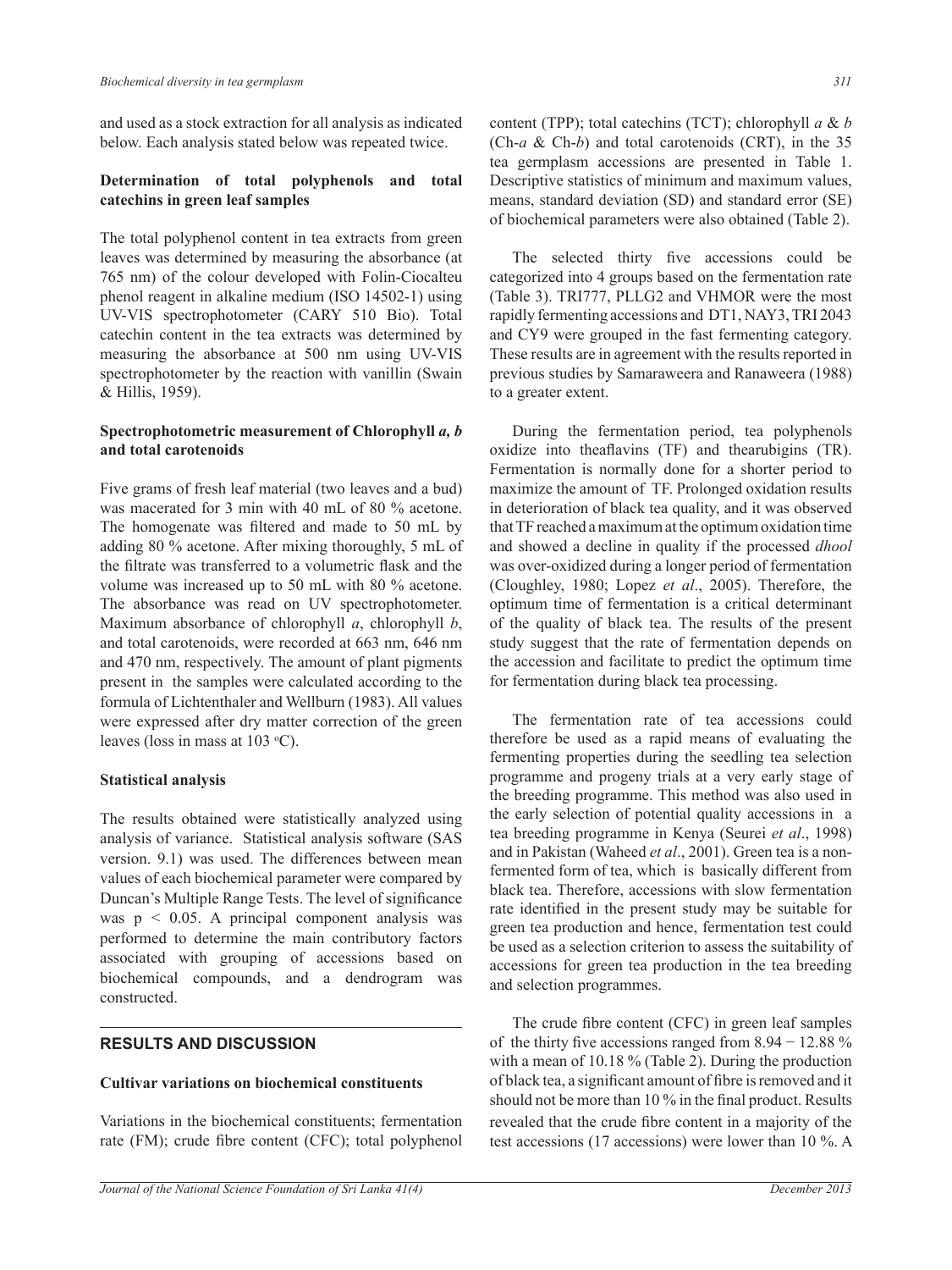| Cultivar          | <b>FM</b><br>(min)           | <b>CFC</b><br>$(\%)$           | <b>TPP</b><br>$(mg g-1)$         | <b>TCT</b><br>$(mg g-1)$         | $Ch-a$<br>$(mg g^{-1})$            | $Ch-b$<br>$(mg g-1)$          | <b>CRT</b><br>$(mg g-1)$       |
|-------------------|------------------------------|--------------------------------|----------------------------------|----------------------------------|------------------------------------|-------------------------------|--------------------------------|
| ASM4/10           | $63 \pm 7.3$ <sup>cde</sup>  | $9.28 \pm 0.0$ <sup>m-p</sup>  | $218.32 \pm 4.6$ <sup>efg</sup>  | $154.78 \pm 4.5$ <sup>r</sup>    | $3.42 \pm 0.1^b$                   | $0.97 \pm 0.0^{bc}$           | $1.33 \pm 0.0^{bc}$            |
| CY9               | $49 \pm 6.5$ <sup>ghij</sup> | $10.91 \pm 0.5$ <sup>cd</sup>  | $205.65 \pm 6.3$ <sup>ghij</sup> | $195.60 \pm 2.8$ <sup>ef</sup>   | $2.45 \pm$<br>0.0 <sup>fgh</sup>   | $0.64 \pm 0.0^{j-m}$          | $1.09 \pm 0.0$ <sup>e-h</sup>  |
| DN                | $60 \pm 9.9^{\text{c-f}}$    | $10.00 \pm 0.1^{g-1}$          | $218.62 \pm 7.3$ <sup>efg</sup>  | $192.27 \pm 2.7$ <sup>efgh</sup> | $2.86 \pm$<br>$0.0$ <sup>cde</sup> | $0.81 \pm 0.0^{\circ}$        | $1.24 \pm 0.0$ <sup>cd</sup>   |
| DT1               | $49 \pm 8.1$ <sup>ghij</sup> | $10.69 \pm 0.3$ def            | $217.56 \pm 9.8$ <sup>efg</sup>  | $205.91 \pm 5.3^{bc}$            | $1.62 \pm$<br>0.2 <sup>p</sup>     | $0.45 \pm 0.1$ <sup>rst</sup> | $0.73 \pm 0.19$                |
| DT95              | $63 \pm 5.3$ <sup>cde</sup>  | $9.18 \pm 0.1^{nop}$           | $200.35 \pm 1.2$ hijk            | $182.49 \pm 1.9$ <sup>jkl</sup>  | $1.76 \pm 0.2^{\text{op}}$         | $0.39 \pm 0.0^{\text{t}}$     | $0.79 \pm 0.1^{pq}$            |
| DUN7              | $53 \pm 5.6$ <sup>fghi</sup> | $11.31 \pm 0.5$ <sup>dc</sup>  | $231.81 \pm 2.9^{bcd}$           | $202.39 \pm 4.2$ <sup>cd</sup>   | $2.11 \pm 0.1^{i-n}$               | $0.63 \pm 0.0^{k-n}$          | $0.93 \pm 0.0^{j-n}$           |
| H1/58             | $52 \pm 4.5$ <sup>fghi</sup> | $10.70 \pm 0.1$ <sup>def</sup> | $189.38 \pm 2.0^k$               | $188.70 \pm 2.1$ <sup>ghij</sup> | $2.07 \pm$<br>$0.1^{j-n}$          | $0.58 \pm 0.0^{1-\circ}$      | $0.93 \pm 0.0^{j-n}$           |
| <b>INTRI6</b>     | $44 \pm 3.4$ <sup>ijk</sup>  | $12.89 \pm 0.2^{\circ}$        | $217.20 \pm 3.9$ <sup>efg</sup>  | $195.84 \pm 1.9$ <sup>ef</sup>   | $2.23 \pm$<br>$0.0^{g-k}$          | $0.62 \pm 0.0^{k-n}$          | $0.95 \pm 0.0^{i-n}$           |
| <b>KEN16/3</b>    | $53 \pm 7.8$ <sup>e-i</sup>  | $9.73 \pm 0.2^{j-n}$           | $236.00 \pm 6.9^{bc}$            | $168.71 \pm 1.7^{pq}$            | $2.42 \pm$<br>0.2 <sup>fgh</sup>   | $0.70 \pm 0.1$ hij            | $1.01 \pm 0.1$ <sup>g-1</sup>  |
| N <sub>2</sub>    | $61 \pm 6.7$ <sup>cdef</sup> | $10.86 \pm 0.1$ <sup>cd</sup>  | $233.37 \pm 1.5^{bc}$            | $210.49 \pm 1.9^{ab}$            | $2.00 \pm$<br>$0.2^{k-0}$          | $0.56 \pm 0.1^{nop}$          | $0.86 \pm 0.1^{nop}$           |
| NAY3              | $33 \pm 3.4^{\text{lm}}$     | $9.17 \pm 0.5^{top}$           | $234.34 \pm 4.2^{bc}$            | $208.44 \pm 1.6^{ab}$            | $2.07 \pm$<br>$0.0^{j-n}$          | $0.56 \pm 0.0$ <sup>m-p</sup> | $0.99 \pm 0.0$ h-m             |
| PK <sub>2</sub>   | $64 \pm 10.1$ <sup>cd</sup>  | $9.76 \pm 0.3^{j-n}$           | $238.03 \pm 5.1^{\text{bc}}$     | $213.37 \pm 0.9^{\circ}$         | $2.19 \pm$<br>$0.0h-m$             | $0.58 \pm 0.0^{1-p}$          | $0.94 \pm 0.0^{j-n}$           |
| PLLG <sub>2</sub> | $24 \pm 2.2^{\rm n}$         | $11.42 \pm 0.6^{\rm bc}$       | $178.06 \pm 10.8$                | $174.43 \pm 2.5^{nop}$           | $2.40 \pm$<br>$0.0$ <sup>fgh</sup> | $0.63 \pm 0.0^{j-n}$          | $1.03 \pm 0.0$ <sup>g-k</sup>  |
| S106              | $38 \pm 3.7^{kl}$            | $10.33 \pm 0.1$ d-i            | $217.95 \pm 3.4$ <sup>efg</sup>  | $197.76 \pm 4.4^{\text{de}}$     | $2.04 \pm$<br>$0.1^{j-n}$          | $0.53 \pm 0.0$ <sup>opq</sup> | $0.89 \pm 0.0$ <sup>m-p</sup>  |
| <b>TC10</b>       | $57 \pm 5.8^{\text{d-h}}$    | $9.87 \pm 0.1$ <sup>i-m</sup>  | $179.68 \pm 10.3$ <sup>1</sup>   | $171.40 \pm 6.2$ <sup>opq</sup>  | $2.50 \pm$<br>$0.0$ <sup>fg</sup>  | $0.63 \pm 0.0^{j-n}$          | $1.05 \pm 0.0$ <sup>fghi</sup> |
| TC9               | 42 $\pm 1.6^{jk}$            | $10.09 \pm 0.1$ <sup>f-k</sup> | $217.23 \pm 6.6$ <sup>efg</sup>  | $192.61 \pm 4.7$ <sup>e-h</sup>  | $1.86 \pm$<br>$0.1^{nop}$          | $0.43 \pm 0.0$ <sup>st</sup>  | $0.81 \pm 0.0$ <sup>opq</sup>  |
| <b>TRI2016</b>    | $88 \pm 9.6^{\circ}$         | $9.79 \pm 0.2^{i-n}$           | $212.16 \pm 5.7$ <sup>fgh</sup>  | $146.00 \pm 6.1$ <sup>s</sup>    | $3.70 \pm$<br>0.0 <sup>a</sup>     | $1.10 \pm 0.0^a$              | $1.47 \pm 0.0^{\circ}$         |
| TRI2023           | $58 \pm 6.4$ d-g             | $9.22 \pm 0.0^{top}$           | $251.92 \pm 13.9^{\circ}$        | $184.59 \pm 1.8$ <sup>ijkl</sup> | $2.75 \pm$<br>0.0 <sup>e</sup>     | $0.81 \pm 0.0$ <sup>ef</sup>  | $1.12 \pm 0.0$ <sup>efg</sup>  |
| <b>TRI2024</b>    | $75 \pm 1.9^b$               | $9.74 \pm 0.1^{j-n}$           | $228.13 \pm 6.3$ <sup>cde</sup>  | $178.37 \pm 4.8$ <sup>lmn</sup>  | 0.1 <sup>fgh</sup><br>$2.44 \pm$   | $0.62 \pm 0.0^{k-n}$          | $1.06 \pm 0.0$ <sup>fghi</sup> |
| TRI2025           | $63 \pm 7.9$ <sup>cde</sup>  | $9.18 \pm 0.1^{nop}$           | $211.56 \pm 6.7$ <sup>fgh</sup>  | $175.48 \pm 2.5^{\text{mno}}$    | $3.04 \pm$<br>0.3 <sup>c</sup>     | $0.93 \pm 0.1$ <sup>cd</sup>  | $1.24 \pm 0.1$ <sup>cd</sup>   |
| TRI2043           | $43 \pm 7.3^{jk}$            | $11.55 \pm 0.3^b$              | $212.18 \pm 22.0$ <sup>fgh</sup> | $146.79 \pm 7.2$ <sup>s</sup>    | $3.05 \pm$<br>0.0 <sup>c</sup>     | $1.16 \pm 0.0^a$              | $1.38 \pm 0.0^{ab}$            |
| TRI2142           | $74 \pm 8.9^b$               | $9.81 \pm 0.1$ <sup>i-n</sup>  | $242.16 \pm 6.9^{ab}$            | $195.57 \pm 4.9$ <sup>ef</sup>   | $1.98 \pm$<br>$0.0^{k-0}$          | $0.51 \pm 0.0$ <sup>pqr</sup> | $0.92 \pm 0.0^{k-0}$           |
| TRI3013           | $61 \pm 10.8$ c-f            | $9.95 \pm 0.5^{h-l}$           | $198.31 \pm 5.3$ <sup>ijk</sup>  | $181.53 \pm 2.4$ <sup>klm</sup>  | $3.11 \pm$<br>0.1 <sup>c</sup>     | $0.89 \pm 0.0$ <sup>d</sup>   | $1.26 \pm 0.0$ <sup>cd</sup>   |
| TRI3019           | $74 \pm 5.5^{\rm b}$         | $9.67 \pm 0.0^{k_{-0}}$        | $216.46 \pm 9.1$ <sup>efg</sup>  | $156.55 \pm 7.4$ <sup>r</sup>    | $3.01 \pm$<br>0.0 <sup>cd</sup>    | $0.78 \pm 0.0$ <sup>efg</sup> | $1.19 \pm 0.0$ <sup>de</sup>   |
| TRI3072           | $64 \pm 6.6$ <sup>cd</sup>   | $10.13 \pm 0.1$ <sup>f-k</sup> | $209.35 \pm 5.2$ <sup>f-i</sup>  | $165.70 \pm 2.79$                | $2.26 \pm$<br>$0.2^{g-k}$          | $0.59 \pm 0.0^{1-\circ}$      | $0.95 \pm 0.1$ <sup>i-n</sup>  |
| TRI3073           | $48 \pm 8.8$ hij             | $10.41 \pm 0.1$ <sup>d-i</sup> | $220.32 \pm 4.3^{\text{def}}$    | $186.10 \pm 0.1^{h-k}$           | $2.36 \pm$<br>0.1 <sup>ghi</sup>   | $0.69 \pm 0.0^{h-k}$          | $1.03 \pm 0.0$ <sup>g-k</sup>  |
| TRI4052           | 53 $\pm$ 8.9 <sup>f-i</sup>  | $9.07 \pm 0.2^{\text{op}}$     | $195.27 \pm 2.8$ <sup>jk</sup>   | $171.94 \pm 1.4$ <sup>opq</sup>  | $2.77 \pm$<br>0.1 <sup>de</sup>    | $0.74 \pm 0.0$ <sup>fgh</sup> | $1.16 \pm 0.0$ def             |
| <b>TRI4067</b>    | $62 \pm 7.8$ c-f             | $11.32 \pm 0.4^{\text{bc}}$    | $194.79 \pm 6.2^{jk}$            | $175.89 \pm 5.7$ <sup>mno</sup>  | $3.43 \pm$<br>0.2 <sup>b</sup>     | $1.02 \pm 0.0^b$              | $1.44 \pm 0.1^{\circ}$         |
| TRI4071           | $68 \pm 5.3^{\rm bc}$        | $9.69 \pm 0.2^{j-n}$           | $243.00 \pm 9.6^{ab}$            | $181.30 \pm 6.2$ <sup>klm</sup>  | $2.30 \pm$<br>$0.0g-j$             | $0.64 \pm 0.0^{i-1}$          | $0.99 \pm 0.0$ h-m             |
| <b>TRI4078</b>    | $64 \pm 9.5$ <sup>cd</sup>   | $8.94 \pm 0.2^p$               | $210.11 \pm 2.1$ <sup>f-i</sup>  | $186.80 \pm 1.1^{\text{h-k}}$    | $1.91 =$<br>$0.1^{\rm mno}$        | $0.59 \pm 0.0^{1-\circ}$      | $0.86 \pm 0.0^{top}$           |
| TRI4079           | $53 \pm 4.8$ <sup>f-i</sup>  | 9.44 $\pm$ 0.2 <sup>1-p</sup>  | $191.82 \pm 2.2^k$               | $171.49 \pm 1.0^{opq}$           | $2.49 \pm$<br>$0.0$ <sup>fg</sup>  | $0.74 \pm 0.0$ <sup>fgh</sup> | $1.04 \pm 0.0$ <sup>g-j</sup>  |
| TRI62/5           | $61 \pm 12.2^{\text{c-f}}$   | $10.82 \pm 0.0$ <sup>cde</sup> | $220.18 \pm 3.5$ def             | $168.02 \pm 0.4^{pq}$            | $2.64 \pm$<br>0.0 <sup>ef</sup>    | $0.71 \pm 0.0$ <sup>ghi</sup> | $1.11 \pm 0.0$ <sup>efg</sup>  |
| <b>TRI777</b>     | $23 \pm 2.4^{\rm n}$         | $10.59 \pm 0.3$ d-g            | $211.24 \pm 6.4$ <sup>fgh</sup>  | $191.79 \pm 5.2$ <sup>e-h</sup>  | $2.22 \pm 0.1^{g-1}$               | $0.64 \pm 0.0^{j-m}$          | $1.07 \pm 0.0$ <sup>fgh</sup>  |
| <b>VHMOR</b>      | $28 \pm 6.1^{\text{mn}}$     | $10.23 \pm 0.1$ <sup>e-j</sup> | $206.97 \pm 5.2$ <sup>f-j</sup>  | $190.10 \pm 3.9$ <sup>f-i</sup>  | $1.94 \pm$<br>$0.0^{1-\circ}$      | $0.46 \pm 0.0$ <sup>qrs</sup> | $0.91 \pm 0.0^{1-\circ}$       |
| WT <sub>26</sub>  | $37 \pm 7.4$ kl              | $10.55 \pm 0.1$ <sup>d-h</sup> | $216.79 \pm 4.9$ <sup>efg</sup>  | $194.02 \pm 3.1$ <sup>efg</sup>  | $2.10 \pm 0.1$ <sup>i-n</sup>      | $0.57 \pm 0.0^{1-p}$          | $0.94 \pm 0.0^{j-n}$           |

FM = Fermentation rate; CFC = Crude fibre content; TPP = Total polyphenols; TCT = Total catechins; CRT = Total carotenoids Ch-*a* = Chlorophyll *a*; Ch-*b* = Chlorophyll *b*

Within a raw followed by the same letters are not significantly different at  $p < 0.05$  according to Duncan's multiple range test

low content of crude fibre in black tea is an indication of good quality, as a high amount gives negative effects to the final quality (Bhuyan *et al*., 2009; Kottawa-Arachchi *et al*., 2012).

The TPP content of the thirty five accessions ranged from 178.1 − 251.9 mg g<sup>-1</sup> with a mean of 214.8 mg g<sup>-1</sup> (Table 2). Besides, fresh leaf polyphenol content of most of the well known high quality (PK2, N2, DUN7, S106,

DT1, TC9 and WT26) and moderate quality (NAY3, TRI2024, TRI3019 and TRI62/5) accessions were higher than the population mean value (214.8 mg  $g^{-1}$ ).

Young tea shoots are extremely rich in polyphenolic compounds, the largest group being the catechins, which constitute up to 30 % of the dry weight. They are the major phenolic constituents, which are responsible for the formation of theaflavins and thearubigins during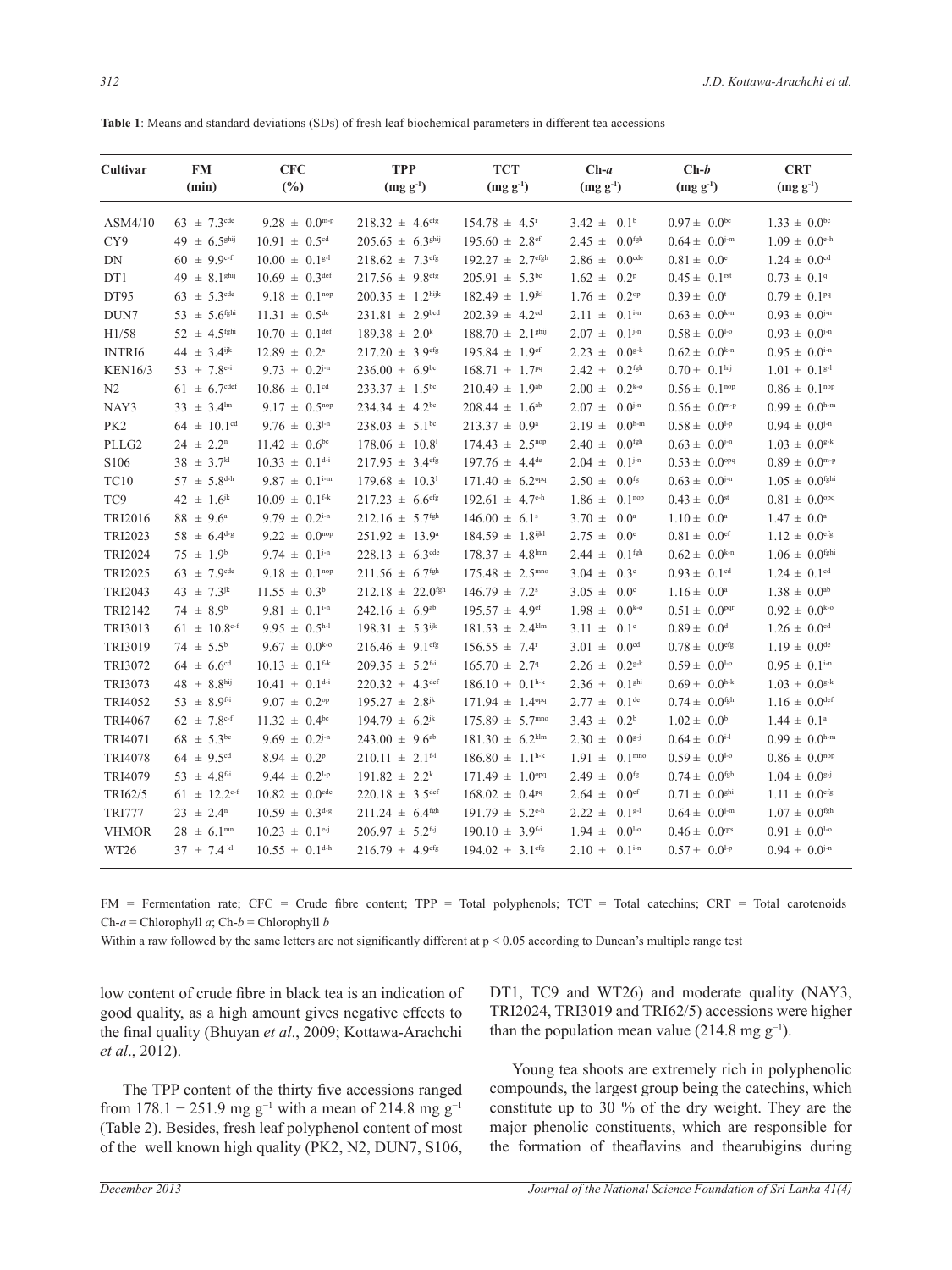| <b>Biochemical</b>           | Statistical parameters |        |        |           |           |        |  |
|------------------------------|------------------------|--------|--------|-----------|-----------|--------|--|
| constituents                 | Min                    | Max    | Mean   | <b>SD</b> | <b>SE</b> | $CV\%$ |  |
| $FM$ (min.)                  | 23.00                  | 88.17  | 54.25  | 15.97     | 1.10      | 29.46  |  |
| CFC (%)                      | 8.94                   | 12.89  | 10.18  | 0.88      | 0.10      | 8.61   |  |
| TPP $(mg g^{-1})$            | 178.06                 | 251.91 | 214.81 | 19.49     | 1.75      | 9.07   |  |
| $TCT$ (mg $g^{-1}$ )         | 146.00                 | 213.37 | 183.78 | 16.71     | 1.48      | 9.09   |  |
| $Ch-a$ (mg g <sup>-1</sup> ) | 1.62                   | 3.70   | 2.44   | 0.51      | 0.06      | 20.89  |  |
| $Ch-b$ (mg $g^{-1}$ )        | 0.39                   | 1.16   | 0.68   | 0.18      | 0.02      | 27.12  |  |
| $CRT (mg g-1)$               | 0.73                   | 1.47   | 1.05   | 0.18      | 0.02      | 17.48  |  |

**Table 2:** Descriptive statistical parameters of biochemical constituents in fresh leaf

 $FM = Fermentation rate$ ;  $CFC = Crude fibre content$ ;  $TPP = Total polyphenols$ ;  $TCT = Total catechins$ ; Ch- $a$  = Chlorophyll  $a$ ; Ch- $b$  = Chlorophyll  $b$ ; CRT = Total carotenoids; Min = Minimum value;  $Max = maximum value$ ;  $SD = standard deviation$ ;  $SE = standard error$ ;  $CV = coefficient of variance$ 

the fermentation process. Among the tested accessions, TCT ranged from  $146.0 - 213.3$  mg g<sup>-1</sup> with a mean of 183.78 mg g-1 (Table 2) and the TCT content showed a significant variation among the accessions. Interestingly, in the present study, the level of TCT of proven high quality cultivars (PK2, N2, NAY3 and DT1) was higher than 200 mg  $g^{-1}$  whereas low quality cultivars (TRI2016, TRI2043, TRI3019 and ASM4/10) recorded less than 160 mg  $g^{-1}$ .

Saravanan *et al*. (2005) mentioned that the total catechins and its components could be used to classify naturally hybridized tea populations of different types/ jats. Gulati *et al*. (2009) reported that China hybrids produce low level of total catechins compared to Assam and Cambod types. Most of the estate selections accessions that are presumed to have a close relationship with China types (PK2, N2, DUN7, S106, DT1, TC9, WT26 and NAY3) recorded the highest tea TPP as well as TCT content and were categorized as high black tea quality accessions (Table 1). Furthermore, introductions (TRI777, INTRI6 and VHMOR) also showed a similar pattern. From the above list, N2, DT1, TC9, NAY3, PK2, S106 and TRI777 were utilized recurrently as progenitors for the hybridization programme. However, DUN7, WT26 and VHMOR were never utilized for hybridization and the present study revealed that those accessions could also be utilized for future breeding programmes.

The major catechins in fresh tea leaf consists of (+)-catechin (C), (-)-epicatechin (EC), (-)-epigallocatechin (EGC), (-)-epigallocatechin gallate (EGCG), and (-)-epicatechin gallate (ECG) (Robertson, 1992). High amount of TCT correlates with high quality potential of the final product (Obanda & Owuor, 1997). Recently, total catechins and its components have been widely utilized in studying the diversity of the tea germplasm in India, China and Kenya. Chen and Zhou (2005) reported a large variation in the TPP and TCT content in tea germplasm preserved in China.

| <b>Fermentation</b><br>time | <b>Accessions</b>                                                                                                                                         | Groups              |
|-----------------------------|-----------------------------------------------------------------------------------------------------------------------------------------------------------|---------------------|
| $0 - 30$ minutes            | TRI777, PLLG2, VHMOR                                                                                                                                      | Rapid fermenting    |
| $31 - 50$ minutes           | NAY3, WT26, S106, TC9, TRI2043, INTRI6,<br>TRI3073, DT1, CY9                                                                                              | Fast fermenting     |
| $51 - 70$ minutes           | H1/58, TRI4079, DUN7, TRI4052, KEN16/3,<br>TC10, TRI2023, DN, N2, TRI3013, TRI62/5,<br>TRI4067, DT95, TRI2025, ASM4/10, PK2,<br>TRI4078, TRI3072, TRI4071 | Moderate fermenting |
| $71 - 90$ minutes           | TRI3019, TRI2142, TRI2024, TRI2016                                                                                                                        | Slow fermenting     |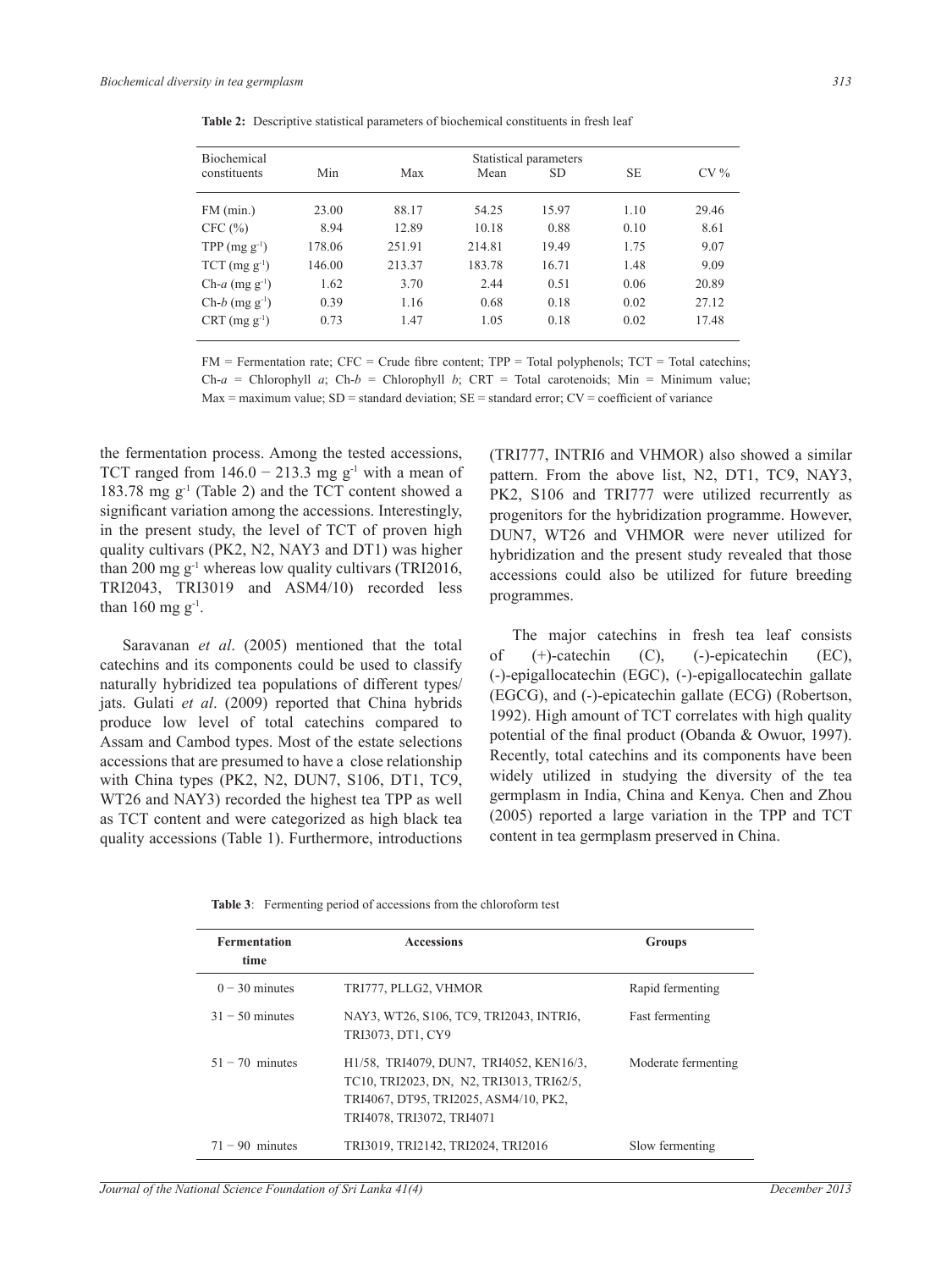The content of chlorophyll *a* and *b* showed considerable variations among the thirty five accessions; Ch-*a* and Ch-*b* ranged from 1.62 − 3.7 and 0.39 − 1.16 mg g-1 with means of 2.44 and  $0.68$  mg g<sup>-1</sup>, respectively (Table 2). The highest amount of chlorophyll *a* was observed in TRI2016 whereas DT1 recorded the lowest. De Silva and Sivapalan (1982) also reported that the lowest level of chlorophylls was detected in DT1 among the accessions included in their study. Chlorophylls are the green pigments vital for photosynthesis and chlorophyll *a* and chlorophyll *b* have been reported to be present in all higher plants. According to the present study, most of the high quality cultivars such as PK2, N2, S106, DT1, TC9, WT26 and NAY3 contained low chlorophyll contents.

The CRT content of the thirty five accessions ranged from  $0.72 - 1.47$  mg g<sup>-1</sup> with a mean of 1.05 mg g<sup>-1</sup> on dry weight basis. Engelhardt (2010) summarized international data and reported that the range of CRT was around  $0.25 - 1.00$  mg g<sup>-1</sup> depending on the accessions analyzed, and this is agreeable with the results reported in the present study to a greater extent.

Mahanta and Hazarika (1985) mentioned that the degradation of chlorophylls into pheophytin and pheophorbide was higher in orthodox teas and was responsible for appearance and blackness. Recently, Wei *et al*. (2011) observed that the rise of chlorophyll *a*  content during young leaf development is associated with the increase of (-)-epicatechin and (-)-epigallocatechin and the decline of (+)-catechin. Therefore, chlorophylls play a vital role in the biosynthesis of individual catechins. Conversely, Wang *et al*. (2010) reported that chlorophyll *a* and *b* positively correlated with the appearance and the total quality score in tea whereas total carotenoids did not correlate with any quality parameter of Oolong tea. The carotenoids play an important role as aroma precursors in black tea and during processing of black tea. They degrade to form a number of volatile compounds such as β-ionone, terpenoid-like aldehydes and ketones (Ravichandran, 2002). Therefore, quantification of individual carotenoids in fresh leaf using HPLC, GC-MS is advisable to derive data with high precision.

#### **Implication of biochemical diversity in tea breeding**

The first three principal components (PCs) of fresh leaf biochemical parameters account for 87.4 % of total variability (Table 4).

When eigenvectors are taken into consideration, all the seven variables have contributed to a certain degree in deciding the position of each of the first three principle

**Table 4**: Eigenvalues and variance explained in first three PCs

|                         | PC <sub>1</sub> | PC <sub>2</sub> | PC3   |
|-------------------------|-----------------|-----------------|-------|
| Eigenvalue              | 03.71           | 01.50           | 00.90 |
| Difference              | 02.21           | 00.59           | 00.39 |
| Variance explained (%)  | 53.00           | 21.50           | 12.90 |
| Variance cumulative (%) | 53.00           | 74.50           | 87.40 |

**Table 5**: Principal component loadings of the first three PCs

| Parameters | PC1      | PC2      | PC <sub>3</sub> |  |
|------------|----------|----------|-----------------|--|
| FM         | 0.247    | 0.560    | $-0.029$        |  |
| CFC        | $-0.069$ | $-0.584$ | 0.599           |  |
| <b>TPP</b> | $-0.095$ | 0.571    | 0.666           |  |
| <b>TCT</b> | $-0.428$ | 0.067    | 0.320           |  |
| $Ch-a$     | 0.506    | $-0.028$ | 0.105           |  |
| $Ch-b$     | 0.489    | $-0.073$ | 0.237           |  |
| <b>CRT</b> | 0.495    | $-0.092$ | 0.162           |  |
|            |          |          |                 |  |

 $FM = Fermentation rate$ ;  $CFC = Crude fibre content$ ;

 $TPP = Total polyphenols$ ;  $TCT = Total catechins$ ;

Ch-*a* = Chlorophyll *a*; Ch-*b* = Chlorophyll *b*;

 $CRT = Total$  carotenoids

components. However, some of the variables play a comparatively significant role in deciding the position of a PC. green leaf pigments (chlorophyll *a* and *b* and carotenoids) have contributed to PC1 and fermentation rate and fresh leaf polyphenol have similar contributions to PC2 (Table 5). In addition, polyphenol content was the highest loading value to PC3. Although most of the parameters positively contributed, fresh leaf catechins and crude fibre content contributed negatively to PC1 and PC2, respectively.

# **Average linkage cluster analysis**

Hierarchial clustering of the thirty five tea germplasm accessions based on quantitative biochemical parameters (fermentation rate, crude fibre content, total polyphenol content, total catechins, chlorophyll *a*, chlorophyll *b* and total carotenoids), is presented in Figure 1.

According to the results of the average linkage cluster analysis, accessions studied were grouped into four main clusters (Figure 1). Out of the thirty five accessions, fourteen accessions were grouped in cluster I and ten accessions in this cluster (ASM4/10, TRI2023, TRI2024, TRI2025, TRI62/5, TRI3013, TRI3019, TRI3072, TRI4052 and TRI4071) evolved from open pollinated seeds of ASM4/10 or have indirect relationship with ASM 4/10. Interestingly, all accessions except TRI4079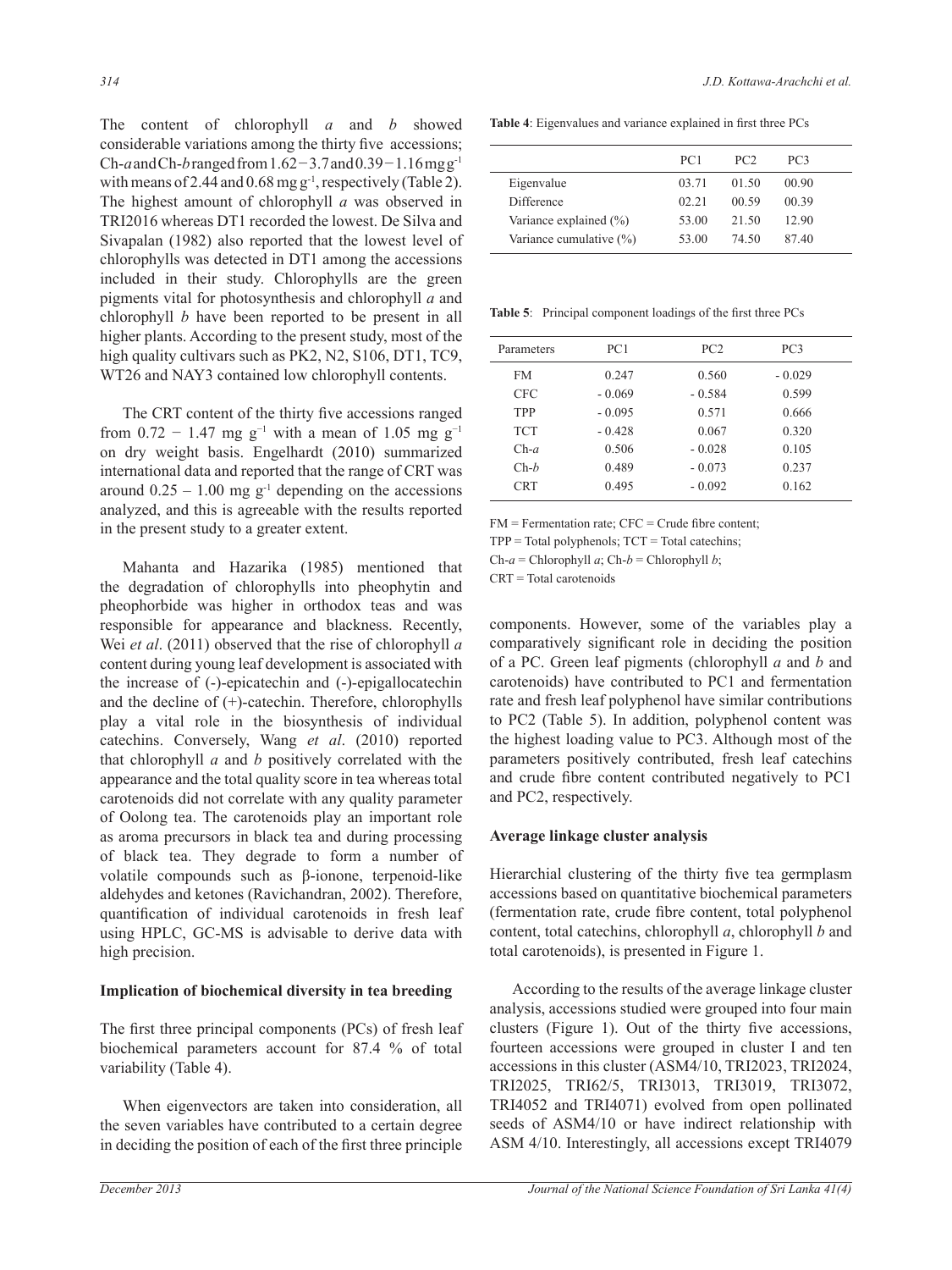

**Figure 1**: Dendrogram of average linkage cluster analysis based on biochemical parameters

in this group were proved as low quality accessions (Kirthisinghe *et al*., 1968; Anon, 2002; Kottawa-Arachchi *et al*., 2012).

Cluster II comprised 17 accessions and majority of the estate selections such as CY9, DUN7, DT1, DT95, H1/58, N2, NAY3, PK2, S106, TC9 and WT26 were grouped in this with three accessions (TRI777, VHMOR and INTRI6) that do not have an Asm4/10 ancestral relationship. Furthermore, DUN7, DT1, N2, NAY3, PK2, S106, TC9, WT26 and TRI777 are well-known high quality accessions. Eight of the 11 estate selections (CY9, DUN7, DT1, DT95, N2, PK2, TC9 and WT26) in this cluster were selected from the existing old seedlings at Up-country (Wet Zone) tea estates (Gunasekare & Kumara, 2005).

cluster III comprised only one estate selection, PLLG2, which exhibited unique origin and biochemical characteristics. It was grouped in the rapid fermenting category and showed the lowest amount of total polyphenols. PLLG2 was selected from existing old seedling at the Poonagala Estate, Bandarawela and is not utilized for the tea breeding programme. All three accessions (TRI2016, TRI2043 and TRI4067) in cluster IV showed high amount of plant pigments (chlorophyll *a* and *b* and carotenoids). Besides, TRI2016 and TRI2043 recorded low levels of catechins, and TRI2043 and TRI4067 showed high amounts of crude

fibre content in flush. Furthermore, TRI2043 exhibited unique morphological characteristics such as dark purple pigmentation in young shoots as well as young leaves with dense pubescence. It has been also proved as a highly tolerant cultivar for blister blight disease (Anon, 2002).

Based on the records available, less than 6 % of the total accessions preserved in Sri Lankan tea germplasm have been utilized in the tea breeding programmes till 1998, and it has increased up to 13.6 % by the end of 2009 (Gunasekare *et al*., 2012). The lack of information regarding the genetic variation, mainly biochemical and molecular diversity of the existing population could be one reason for under-utilization of the germplasm. Therefore, it is vital to generate such information through rapid and reliable techniques.

The significant variation of the selected biochemical compounds detected in the present study indicated the high genetic diversity present in the tea germplasm in Sri Lanka (Figure 2). Therefore, these biochemical compounds could be used for biochemical characterization of the Sri Lankan tea germplasm and the information generated therein could be used to identify potential parents for future breeding programmes. In addition, quantification of other groups of biochemical compounds such as carbohydrates, lipids, amino acids and alkaloids (caffeine, theabromine) is vital to discover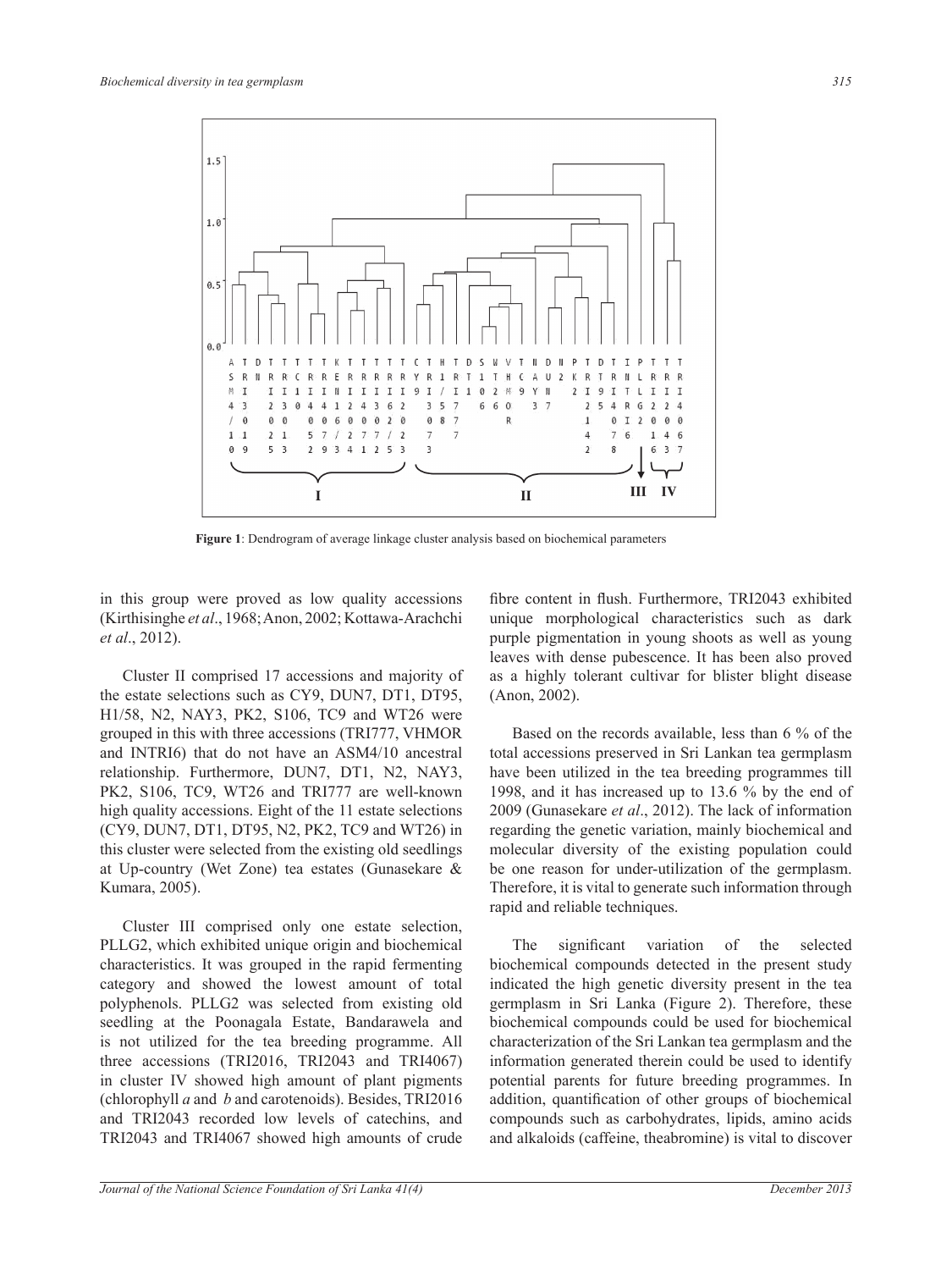

Figure 2: Variation of crude fibre content (A); total polyphenols (B); total catechins (C); chlorophyll  $a$  (D); chlorophyll  $b$  (E) and carotenoids (F) of 35 tea germplasm accessions

the genetic diversity and to select parents for future tea breeding programmes based on the biochemical profiles of the germpalsm accessions.

# **CONCLUSION**

The significant variation of the selected biochemical compounds detected in the present study indicate the high genetic diversity of the tea germplasm in Sri Lanka in terms of their biochemical constituents, and provides a useful guideline on the use of fresh leaf biochemical compounds such as total polyphenols, total catechins, chlorophylls and carotenoids in characterizing the Sri Lankan tea germplasm. This would facilitate identification of parents more objectively for the breeding programmes, rather than solely confining the selection of parents to morphological and agronomical traits.

## **Acknowledgement**

The authors thank the directorate of the Tea Research Institute of Sri Lanka for granting funds to carry out this study.

# **REFERENCES**

- 1. Anon (2002). The suitability of tea clones for different regions. *Advisory Circular PN 01*. Serial no. 6/02, Tea Research Institute of Sri Lanka, Talawakelle.
- 2. Bhuyan L.P., Hussain A., Tamuly P., Gogoi R.C., Bordoloi P.K. & Hazarika M. (2009). Chemical characterization of CTC black tea of Northeast India: correlation of quality parameters with tea tasters' evaluation. *Journal of the Science of Food and Agriculture* **89**: 1498 − 1507. DOI: http://dx.doi.org/10.1002/jsfa.3614
- 3. Chen L. & Zhou Z.X. (2005). Variations of main quality components of tea genetic resources [*Camellia sinensis* (L.) O. Kuntze] preserved in the China national germplasm tea repository. *Plant Foods for Human Nutrition* **60**: 31 – 35. DOI: http://dx.doi.org/10.1007/s11130-005-2540-1
- 4. Cloughley J.B. (1980). The effect of fermentation temperatures on the quality parameters and price evaluation of Central Africa black teas. *Journal of the Science of Food and Agriculture* **31**: 911 − 919.

DOI: http://dx.doi.org/10.1002/jsfa.2740310908

5. De Silva M.J. & Sivapalan K. (1982). The chlorophyll content of tea clones in relation to their yield classification and geographical location. *Tea Quarterly* **51**(2): 54 − 57.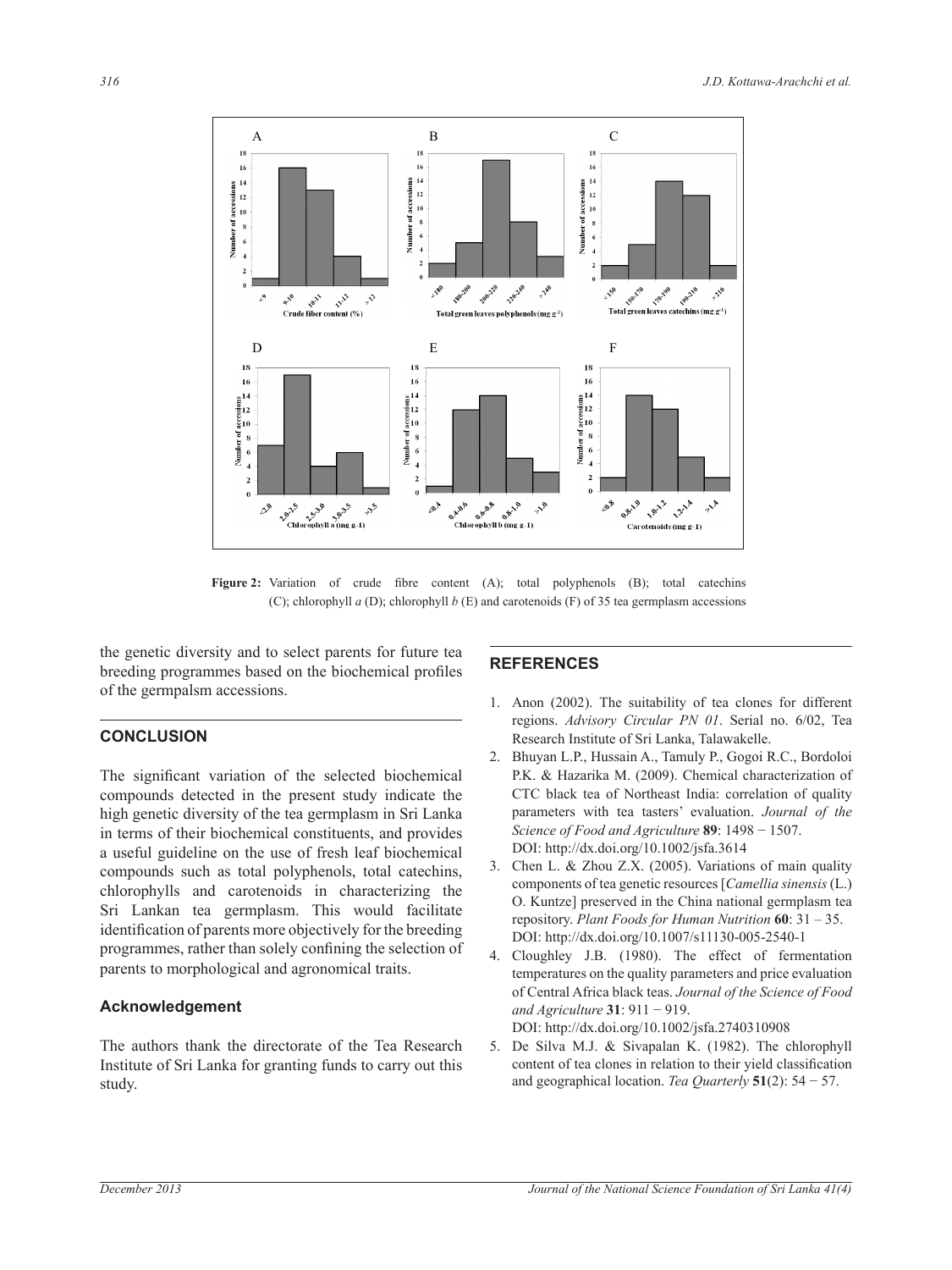6. Engelhardt U.H. (2010). Chemistry of tea. comprehensive natural products II. *Chemistry and Biology. Development & Modification of Bioactivity* (eds. L. Mander & H.W. Liu), pp. 1000 − 1027. Elsevier Ltd., UK.

DOI:http://dx.doi.org/10.1016/B978-008045382-8.00089-7

- 7. Gulati A., Rajkumar S., Karthigeyana S., Suda R.K., Vijayan D., Thomas J., Rajkumar R., Das S.C., Tamuly P., Hazarika M. & Ahuja P.S. (2009). Catechin and catechin fractions as biochemical markers to study the diversity of Indian tea [*Camellia sinensis* (L.) O. Kuntze] Germplasm. *Chemistry and Biodiversity* **6**: 1042 – 1052. DOI: http://dx.doi.org/10.1002/cbdv.200800122
- 8. Gunasekare M.T.K. & Kumara J.B.D.A.P. (2005). Tea genetic resources in Sri Lanka. 1. Genetic resources origination from estate selections. *Sri Lanka Journal of Tea Science* **70**(2): 69 − 81.
- 9. Gunasekare M.T.K., Ranatunga M.A.B., Piyasundara J.H.N. & Kottawa-Arachchi J.D. (2012). Tea genetic resources in Sri Lanka: collection, conservation and appraisal. a review. *International Journal of Tea Science* **8**(3): 51 − 60.
- 10. Herath N.L., Punyasiri P.A.N. & De Silva M.J. (1993). Correlation of major flavanols of some tea clones with quality of tea. *Sri Lanka Journal of Tea Science* **62**(1): 4 -10.
- 11. International Organization for Standardization (2005). ISO 14502-1 Determination of substances characteristic of green and black tea. Part 1: content of total polyphenols in tea – Colorimetric method using Folin-Ciocalteu regent. Geneva, Switzerland.
- 12. International Organization for Standardization (1998). ISO 15598-Determination of crude fibre content. Geneva, Switzerland.
- 13. Kirthisinghe D., De Silva W.A.C. & Samarasingham S. (1968). Manufacturing properties of Ceylon tea clones. *Tea Quarterly* **39**: 29 − 36.
- 14. Kottawa-Arachchi J.D., Gunasekare M.T.K., Ranatunga M.A.B., Jayasinghe L. & Karunagoda R.P. (2012). Analysis of selected biochemical constituents in black tea (*Camellia sinensis*) for predicting the quality of tea germplasm in Sri Lanka. *Tropical Agricultural Research* **23**(1): 30 − 41. DOL: http://dx.doi.org/10.4038/tar.v23i1.4629
- 15. Lichtenthaler H.K. & Wellburn A.R. (1983). Determination of total carotenoids and chlorophyll a and b of leaf extracts in different solvents. *Biochemical Society Transactions* **11**: 591 − 592.
- 16. Liyanage A.C., De Silva M.J. & Ekanayake A. (1988). Analysis of major fatty acids in tea. *Sri Lanka Journal of Tea Science* **57**(2): 46 − 49.
- 17. Lopez S.J., Thomas J., Pius P.K., Kumar R.R. & Muraleedharan N. (2005). A reliable technique to identify superior quality clones from tea germplasm. *Food Chemistry* **91**: 771 − 778.

DOI: http://dx.doi.org/10.1016/j.foodchem.2004.10.005

18. Magoma G.N., Wachira F.N., Imbuga M. & Agong S.G. (2003). Biochemical differentiation in *Camellia sinensis* and its wild relatives as revealed by isozyme and catechin patterns. *Biochemical Systematics and Ecology* **31**: 995−1010.

- 19. Mahanta P.K. & Hazarika M. (1985). Chlorophylls and degradation products in orthodox and CTC black teas and their influence on shade of colour and sensory quality in relation to thearubigins. *Journal of the Science of Food and Agriculture* **36**: 1133-1139. DOI: http://dx.doi.org/10.1002/jsfa.2740361117
- 20. Obanda M. & Owuor P. (1997). Flavonols composition and caffeine content of green leaf as quality potential indicators of Kenyan black teas. *Journal of the Science of Food and Agriculture* **74**: 209-215.
- 21. Piyasundara J.H.N., Gunasekare M.T.K. & Wickramasinghe I.P. (2008). Characterization of tea (*Camellia sinensis* L.) germplasm in Sri Lanka using morphological descriptors. *Proceedings of the Second Symposium on Plantation Crop Research – Export Competitiveness through Quality Improvements* (eds. N.P.A.D. Nainanayake & J.M.D.T. Everard), pp. 389 − 395, Coconut Research Institute of Sri Lanka, Lunuwila.
- 22. Ranatunga M.A.B. & Gunasekara M.T.K. (2008). Assembling a preliminary core collection of tea [*Camellia sinensis* (L.) O. Kuntze] genetic resources in Sri Lanka. *Plant Genetic Resource Newsletter* **155**: 41-45.
- 23. Ravichandran R. (2002). Carotenoid composition distribution and degradation to flavor volatiles during black tea manufacture and the effect of carotenoid supplementation on tea quality and aroma. *Food Chemistry* **78**: 23-28.
- 24. Roberts G.R. & Fernando R.S.S. (1981). Some observation on the correlation of polyphenol content to the quality of tea clones. *Tea Quarterly* **50**(1): 30 − 34.
- 25. Robertson A. (1992). The chemistry and biochemistry of black tea production – the non-volatiles. *Tea: Cultivation to Consumption* (eds. K.C. Willson & M.N. Clifford), pp. 555 − 601. Chapman & Hall publication, London, UK.
- 26. Sabhapondit S., Karak T., Bhuyan L.P., Goswami B.C. & Hazarika M. (2012). Diversity of catechin in Northeast Indian tea cultivars. *The Scientific World Journal* 425893. DOI: http://dx.doi.org/10.1100/2012/485193
- 27. Sanderson G.W. (1963). The chloroform test A study of its suitability as a means of rapidly evaluating fermenting properties of clones. *Tea Quarterly* **34**: 193 − 196.
- 28. Samaraweera D.S.A. & Ranaweera A.S. (1988). Study of fermenting rates of clones using chloroform test. *Sri Lanka Journal of Tea Science* **57**(1): 24 – 29.
- 29. Saravanan M., John K.M.M., Kumar R.R., Pius P.K. & Sasikumar R. (2005). Genetic diversity of UPASI tea clones [*Camellia sinensis* (L.) O. Kuntze] on the basis of total catechins and their fractions. *Phytochemistry* **66**: 561 − 565.

DOI: http://dx.doi.org/10.1016/j.phytochem.2004.06.024

- 30. Seurei P., Wachira F.N., Obanda M. & Owuor P.O. (1998). Breeding and clonal selection; preliminary results from a recent trial. *Tea* **19**(2): 71 − 76.
- 31. Singh I.D., Shanmugarajah V., Gunasekare M.T.K., Ratnayake M., Sritharan U. & Gunadasa S.W. (2003). Tea breeding in Sri Lanka. *Twentieth Century Tea Research in Sri Lanka* (ed. W.W.D. Modder), pp. 37 − 47. Tea Research Institute of Sri Lanka, Talawakelle.